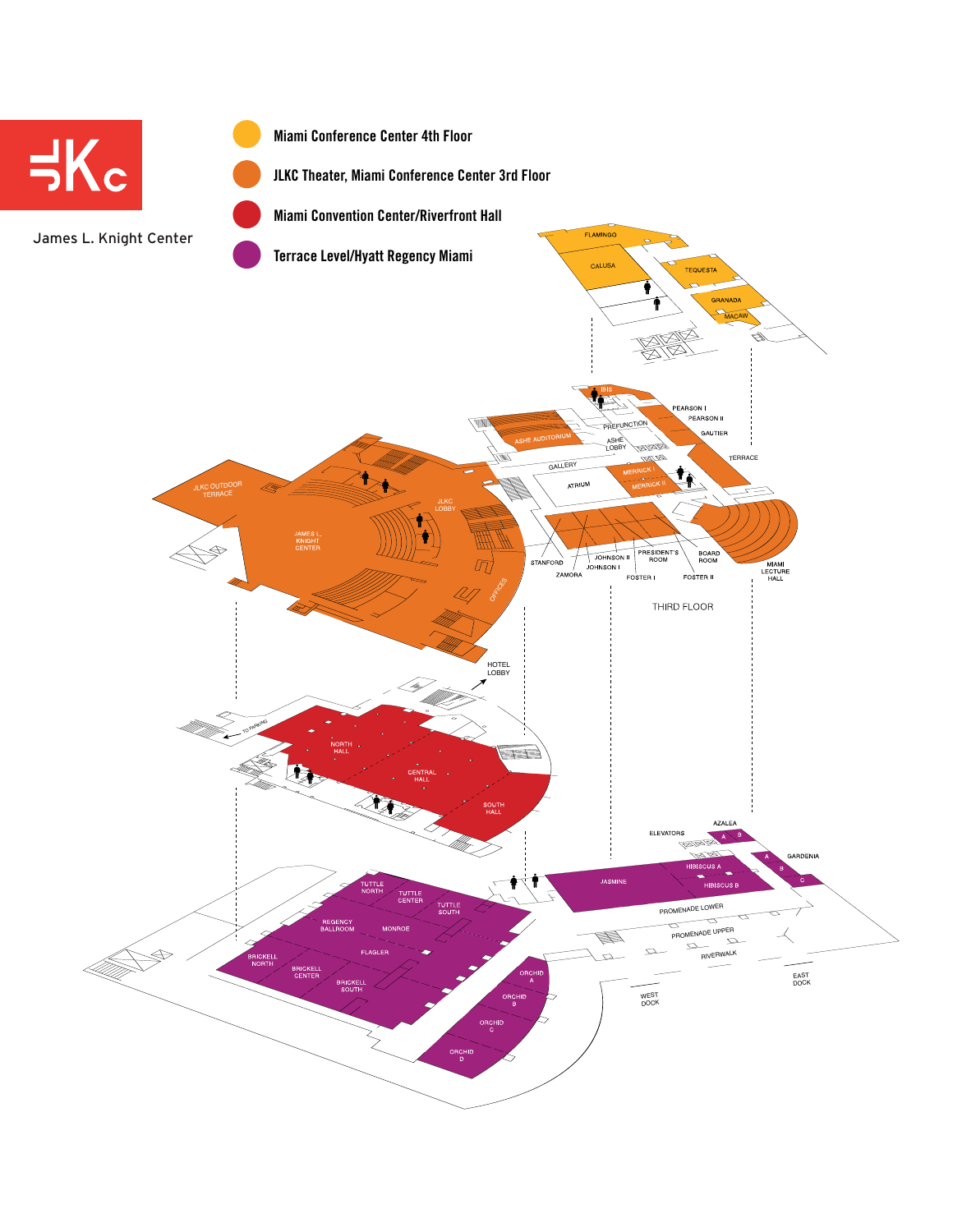

**James L. Knight Theater Miami Conference Center 3rd Floor**